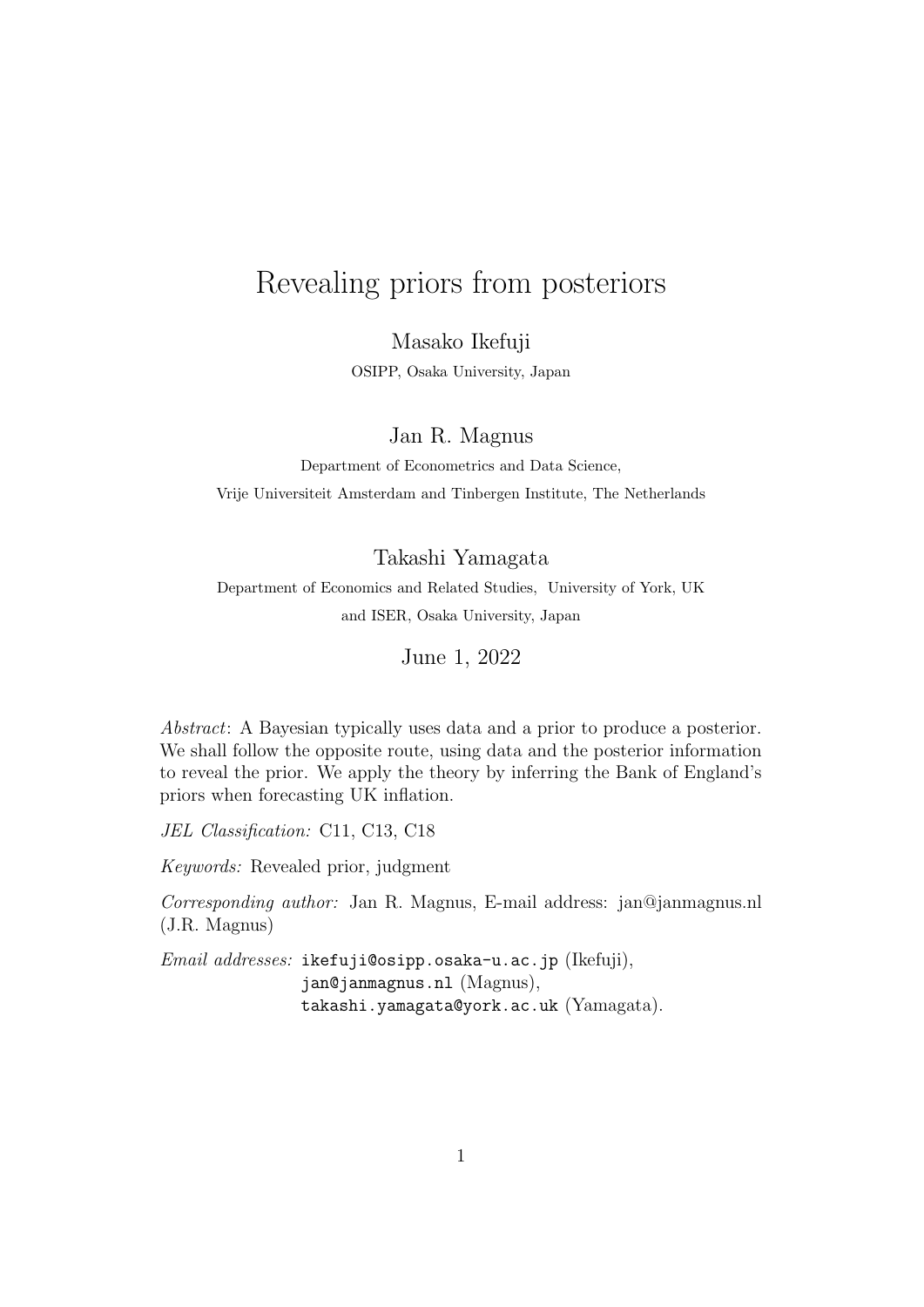# **1 Introduction**

Everybody has priors, Bayesians and non-Bayesians alike. The priors may be vague and difficult to make explicit, but they are there and they may be important. The purpose of this paper is to show that we can make priors explicit from our knowledge of the data and the posterior.

Imagine a group of people (the "committee") with a collective prior, perhaps based on knowledge and experience, perhaps on political beliefs, perhaps on short-term profit. The committee meets privately and we have no information about their discussions. But we do have scientific data (official "objective" statistics and scientific results) and we do have access to the committee's published predictions or policy recommendations, which they present to the public. In other words, we have the data and the posterior, but not the prior which the committee does not reveal and possibly may not even be able to formulate or quantify. Can we recover the prior from the data and the posterior? Yes, this is indeed possible as we shall demonstrate.

The idea of reversing Bayesian thought and — rather than obtain a posterior from data and prior — recover the prior from data and posterior, does not seem to have received much attention, with the exception of somewhat related work by Jarociński and Marcet (2019) and Galvão et al. (2021). The current paper attempts to fill this gap.

The list of possible applications is endless. A political party uses scientific data and publishes reports. From these two sources we can recover their priors. Do these conform to the party program? Scientists use data and write papers. The results in these papers may well be influenced by prior beliefs or non-scientific prejudices. Can this influence be quantified? Such questions can, in principle, be answered by the theory developed in this paper.

To illustrate, we report (very) briefly on inflation forecasts by the Bank of England, especially under the uncertainty about Brexit and the Covid crisis. A more thorough investigation of this case is provided in the online supplementary material.

In Section 2 we analyze how to recover the prior from the data and the posterior within the framework of the normal distribution, both for the multiparameter and the single-parameter case. Section 3 discusses our application. Section 4 concludes and suggests various extensions.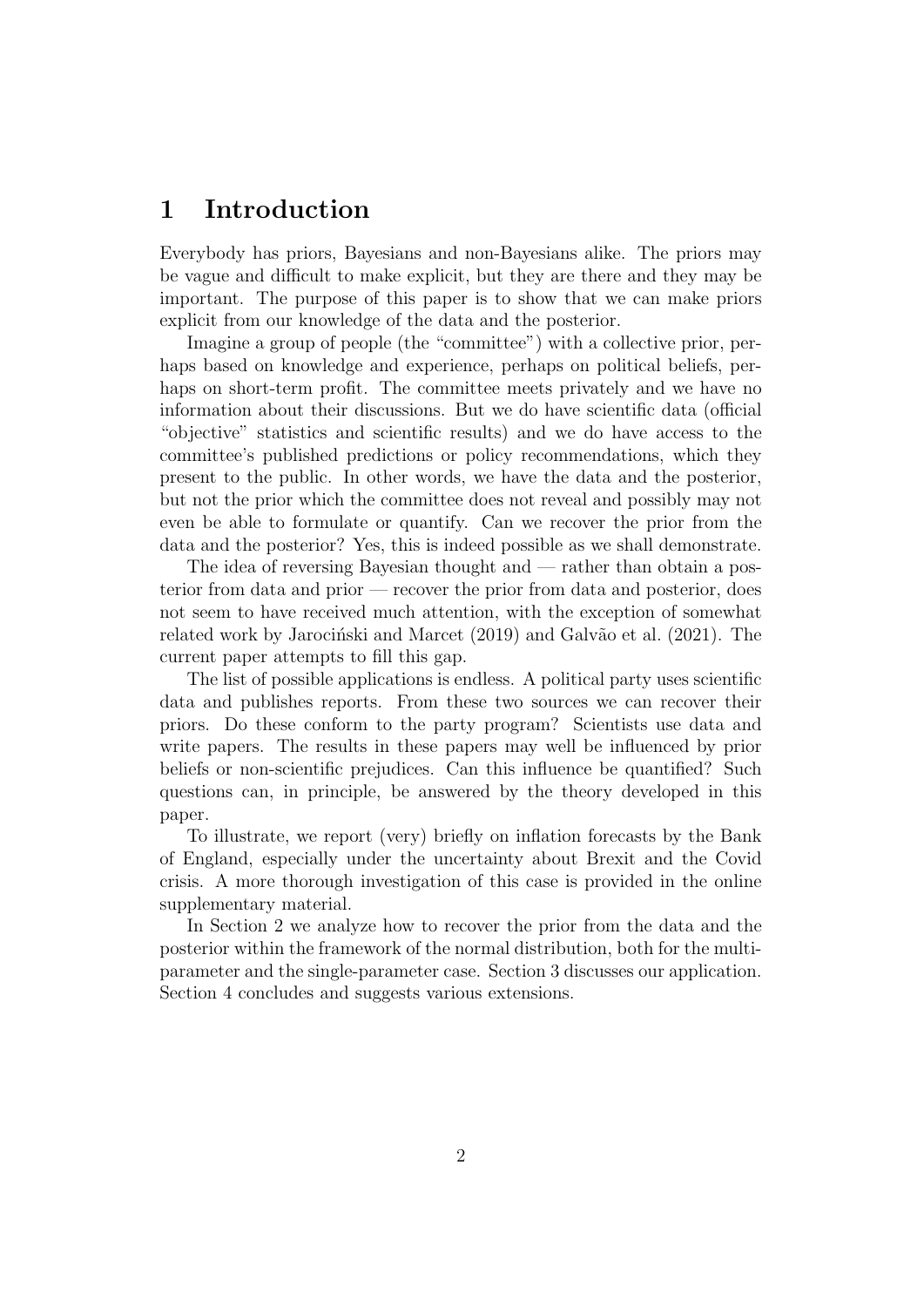### **2 From posterior to prior under normality**

We consider a parameter vector of interest  $\beta$  and suppose that data are generated from a normal distribution

$$
y|\beta \sim \mathcal{N}(X\beta,\Omega),\tag{1}
$$

where X is a given  $n \times k$  matrix of rank k and  $\Omega$  is a positive definite  $n \times n$ matrix. A non-Bayesian frequentist would estimate  $\beta$  using the generalized least-squares (GLS) estimator (which is also the maximum likelihood estimator)

$$
b_0 = (X'\Omega^{-1}X)^{-1}X'\Omega^{-1}y
$$
 (2)

with variance

$$
\Sigma_0 = \left(X'\Omega^{-1}X\right)^{-1}.\tag{3}
$$

A Bayesian, on the other hand, would wish to take prior knowledge about *β* into account. Suppose this prior information is given by

$$
\beta \sim \mathcal{N}(b_1, \Sigma_1),\tag{4}
$$

where  $\Sigma_1$  is positive definite. Then the posterior distribution of  $\beta$  is

$$
\beta|y \sim \mathcal{N}(b_2, \Sigma_2),\tag{5}
$$

where

$$
b_2 = Wb_1 + (I_k - W)b_0, \qquad \Sigma_2 = \left(\Sigma_1^{-1} + \Sigma_0^{-1}\right)^{-1}, \tag{6}
$$

and  $W = \Sigma_2 \Sigma_1^{-1}$  is a  $k \times k$  weight matrix.

Although *W* is, in general, not symmetric, its eigenvalues are real and lie between zero and one. In fact, letting  $Z = \sum_{1}^{1/2} \sum_{0}^{-1} \sum_{1}^{1/2}$  with eigenvalues  $\lambda_i(Z) > 0$   $(i = 1, \ldots, k)$ , we see that

$$
\lambda_i(W) = \lambda_i(\Sigma_1^{-1/2} \Sigma_2 \Sigma_1^{-1/2}) = \frac{1}{\lambda_i(\Sigma_1^{1/2} \Sigma_2^{-1} \Sigma_1^{1/2})} = \frac{1}{1 + \lambda_i(Z)}.
$$
 (7)

Note that when the prior becomes uninformative, that is when  $\Sigma_1^{-1} \to 0$ , then  $b_2 \rightarrow b_0$  and  $\Sigma_2 \rightarrow \Sigma_0$ . This is well-established basic Bayesian theory.

Now consider the opposite situation where the data and the posterior are available but not the prior. Can we reveal the prior from the data and the posterior? In general we can, and in the special case of normality we obtain the prior moments as

$$
b_1 = W^{-1}b_2 + (I_k - W^{-1})b_0, \qquad \Sigma_1 = \left(\Sigma_2^{-1} - \Sigma_0^{-1}\right)^{-1}, \tag{8}
$$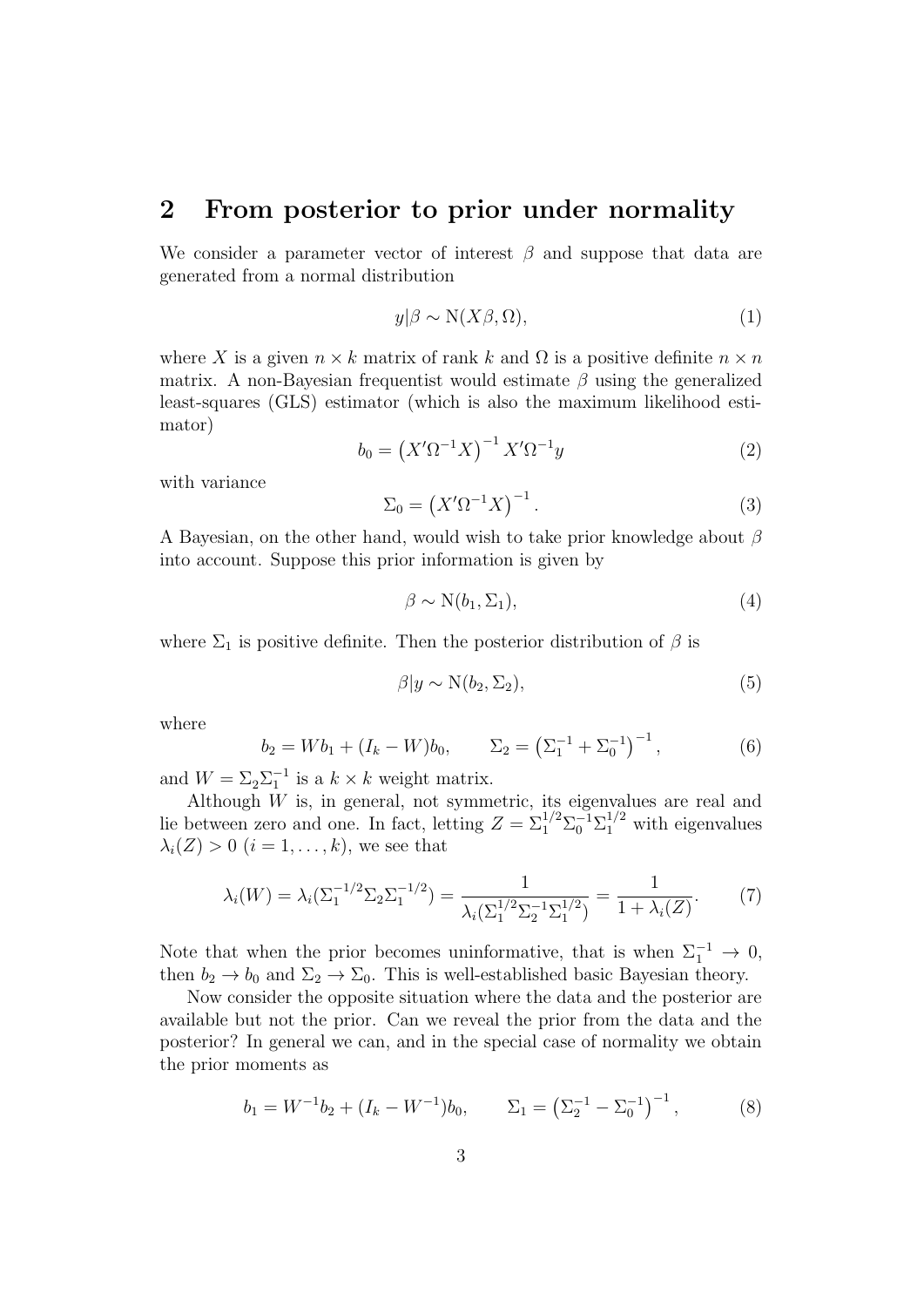with

$$
W^{-1} = \Sigma_1 \Sigma_2^{-1} = \Sigma_0 (\Sigma_0 - \Sigma_2)^{-1}, \tag{9}
$$

which assumes implicitly an upper bound to the posterior variance, namely  $\Sigma_2 < \Sigma_0$  in the usual sense that  $\Sigma_0 - \Sigma_2$  is positive definite. The prior mean is thus a "weighted average" of  $b_2$  and  $b_0$ , but the eigenvalues of  $W^{-1}$ do not lie between zero and one. In fact  $\lambda_i(W^{-1}) = 1 + \lambda_i(Z) > 1$  and  $\lambda_i(I_k - W^{-1}) = -\lambda_i(Z) < 0$  for all  $i = 1, ..., k$ .

The restriction  $\Sigma_2 < \Sigma_0$  does not play a role in the usual Bayesian framework where we go from data plus prior to posterior, because the underlying variances  $\Sigma_0$  and  $\Sigma_1$  are unrestricted (apart from being positive definite) and  $\Sigma_2$  will automatically satisfy the restriction. But it does play a role when we go from data plus posterior to prior, because now the restriction is not automatically satisfied.

In the special but important case where we have only one parameter  $\beta$  of interest, we write  $\sigma_0^2$ ,  $\sigma_1^2$ , and  $\sigma_2^2$  instead of  $\Sigma_0$ ,  $\Sigma_1$ , and  $\Sigma_2$ . From the data (without a prior) we obtain an unbiased estimator of  $\beta$ :  $b_0 \sim N(\beta, \sigma_0^2)$ . If we add a prior  $\beta \sim N(b_1, \sigma_1^2)$ , then we obtain the posterior  $\beta \sim N(b_2, \sigma_2^2)$ , where

$$
b_2 = \frac{\sigma_0^2 b_1 + \sigma_1^2 b_0}{\sigma_0^2 + \sigma_1^2}, \qquad \sigma_2^2 = \frac{\sigma_0^2 \sigma_1^2}{\sigma_0^2 + \sigma_1^2}.
$$
 (10)

In the reversed case that we are interested in, we have an unbiased estimator  $b_0 \sim N(\beta, \sigma_0^2)$  from the data and the posterior moments of  $\beta \sim N(b_2, \sigma_2^2)$ . From these two ingredients we obtain the prior as  $\beta \sim N(b_1, \sigma_1^2)$ , where

$$
b_1 = \frac{\sigma_0^2 b_2 - \sigma_2^2 b_0}{\sigma_0^2 - \sigma_2^2}, \qquad \sigma_1^2 = \frac{\sigma_0^2 \sigma_2^2}{\sigma_0^2 - \sigma_2^2}, \tag{11}
$$

under the restriction that  $\sigma_2^2 < \sigma_0^2$ .

### **3 Inflation forecasts by the Bank of England**

The Bank of England's (BoE) primary responsibility is to keep UK inflation at 2% and the Monetary Policy Committee's (MPC) task is to decide what monetary policy action it should take to achieve this goal. Every quarter, the BoE publishes its *Monetary Policy Report* (until 2019/Q4 called *Inflation Report*), in which the density forecasts of inflation, economic growth, and the employment rate are provided.

We have chosen the four-quarter (i.e. one-year) ahead density forecast of CPI inflation as the posterior of the BoE and we focus on the quarters before and after two recent events which shocked the UK economy: the referendum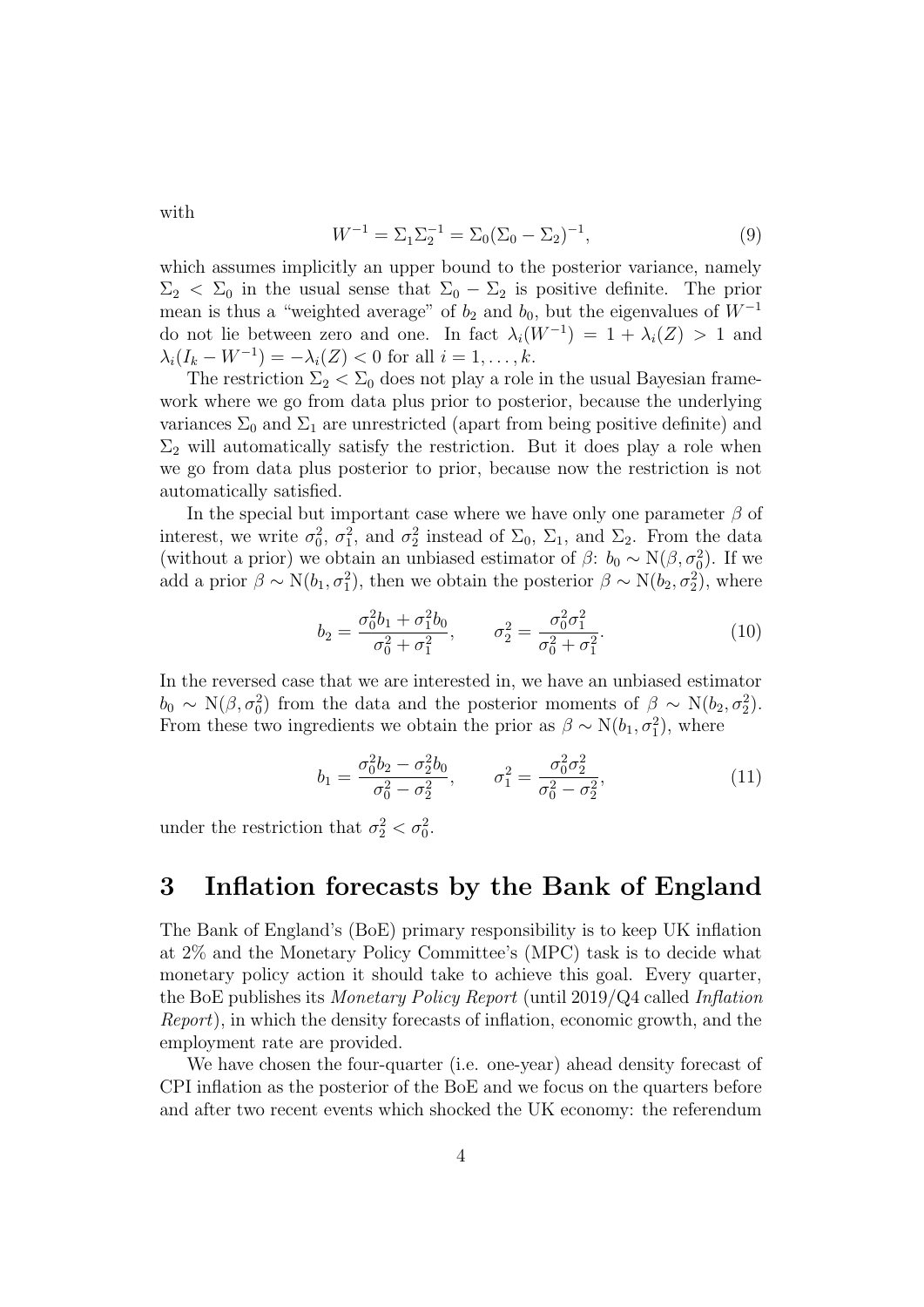outcome for Brexit in June 2016 and the first lockdown for Covid-19 in March 2020. Accordingly we consider five quarters  $(2016/Q1)$  and  $Q2$ ; and  $2020/Q1$ , Q2, and Q3) in which the density forecasts are published in reports of the BoE.

### **3.1 Posterior and data**

The posterior means  $b_2$  and standard deviations  $\sigma_2$  for the five quarters are reported in the Table 1.

|              | Posterior      |            | Data |       | Prior      |         |            |
|--------------|----------------|------------|------|-------|------------|---------|------------|
| Year/Quarter | b <sub>2</sub> | $\sigma_2$ |      | $b_0$ | $\sigma_0$ | $b_1$   | $\sigma_1$ |
| Referendum   |                |            |      |       |            |         |            |
| 2016/Q2      | 1.52           | 1.34       |      | 1.63  | 2.6        | 1.48    | 1.56       |
| 2016/Q3      | 2.03           | 1.34       |      | 2.36  | 2.6        | 1.91    | 1.56       |
|              |                |            |      |       |            |         |            |
| Lockdown.    |                |            |      |       |            |         |            |
| 2020/Q1      | 1.53           | 1.34       |      | 1.76  | 26         | 1.45    | 1.56       |
| 2020/Q2      | 0.50           | 2.02       |      | 1.42  | 2.6        | $-0.90$ | 3.21       |
| 2020/Q3      | 1.55           | 2.02       |      | 1.59  | 2.6        | 1.49    | 3.21       |

Table 1: UK inflation: posterior, data, and revealed prior

The data are based on The Bank of England Survey of External Forecasters. The BoE reports a summary of each survey in their quarterly *Monetary Policy Report*, and this leads to a mean  $b_0$  and a standard deviation  $\sigma_0$ .

### **3.2 The revealed prior**

Given the posterior and the data, we can reveal the unknown prior.

#### **3.2.1 The referendum**

The Brexit referendum was held on 23 June, 2016. Before the referendum, the general expectation was that the UK population would vote to remain in the European Union, and the forecasts by the BoE were made under the assumption that the "remainers" would win. The quarter labeled 2016/Q2 is associated with the report by the BoE of May 2016, one month before the referendum, containing forecasts made in 2016/Q2 about the inflation one year later in 2017/Q2. The BoE's prior mean  $b_1$  is about 1.48 and the prior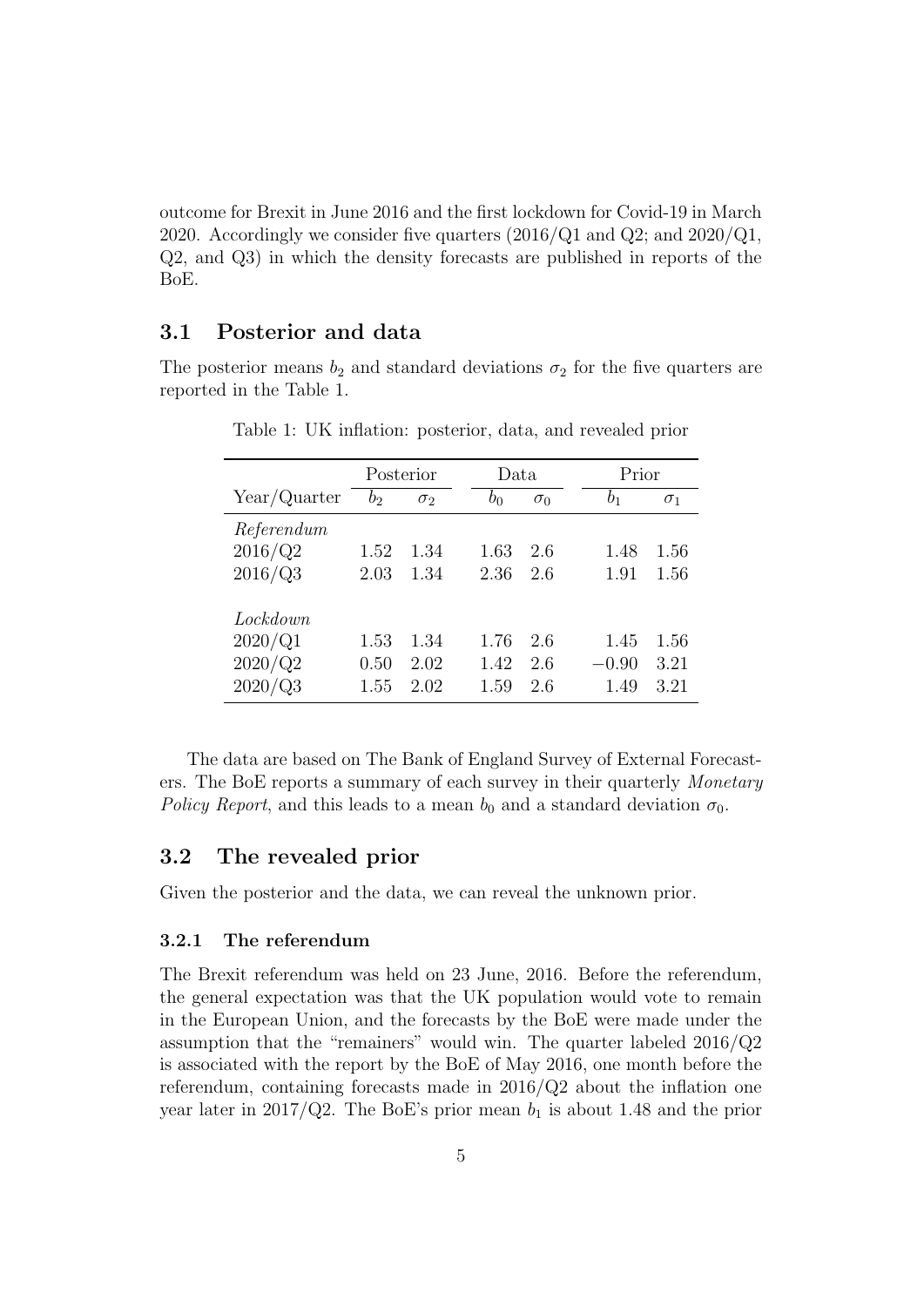standard deviation  $\sigma_1$  is relatively small (around 1.6). The BoE considered that inflation would rise automatically to the 2% target by mid-2018, and was reluctant to impose monetary policy which might cause too rapid inflation. The priors changed dramatically after the referendum, as we can see in the quarter labeled 2016/Q3. The outcome of the referendum was unexpected and not assumed in the previous report published in 2016/Q2. So, the priors had to adjust. In addition, after the referendum the exchange rate fell sharply and the outlook for growth in the short to medium term weakened markedly.

#### **3.2.2 The lockdown**

Lockdown Covid measures in the UK came legally into force on March 26, 2020, ten days after being announced by Boris Johnson. One month before the lockdown, in the February 2020 *Monetary Policy Report*, the MPC decided to maintain the base rate at 0.75%. After the national lockdown, domestic and world economic conditions deteriorated sharply. To respond to the new situation, the MPC reduced the base rate to 0.1% on 19 March 2020, right after the first cut to 0.25% on 11 March 2020. The inflation rate declined to 1.5% in March. The prior for the BoE reflects its pessimistic feelings and its inability to make accurate forecasts. In the next quarter, 2020/Q3, the BoE substantially adjusted its prior inflation forecast upwards. After declining sharply to  $0.6\%$  in  $2020/Q2$ , the BoE expected that inflation would fall further due to the low energy prices and the temporary cut in value-added tax for the hospitality industry, and that inflation would rise during 2021, as the impacts of low energy price and the value-added tax cut would fade.

Summarizing, we have found that BoE's prior is highly stable and inflexible over the five quarters, except the outlier during the initial quarter of the national lockdown. Except in  $2020/Q2$ , BoE's  $b_1$  ranges between 1.45 and 1.91, which is just below the institutional inflation target level of 2%. The BoE apparently has great confidence in its ability to achieve the target, except during the Covid-19 lockdown. The online appendix provides a much more detailed analysis.

### **4 Conclusions and further work**

In this paper we have tried to reveal the prior, given information about the data and the posterior. We do so in the context of the normal distribution. The normality assumption can be relaxed without changing the underlying theory, but the expressions would become less transparent.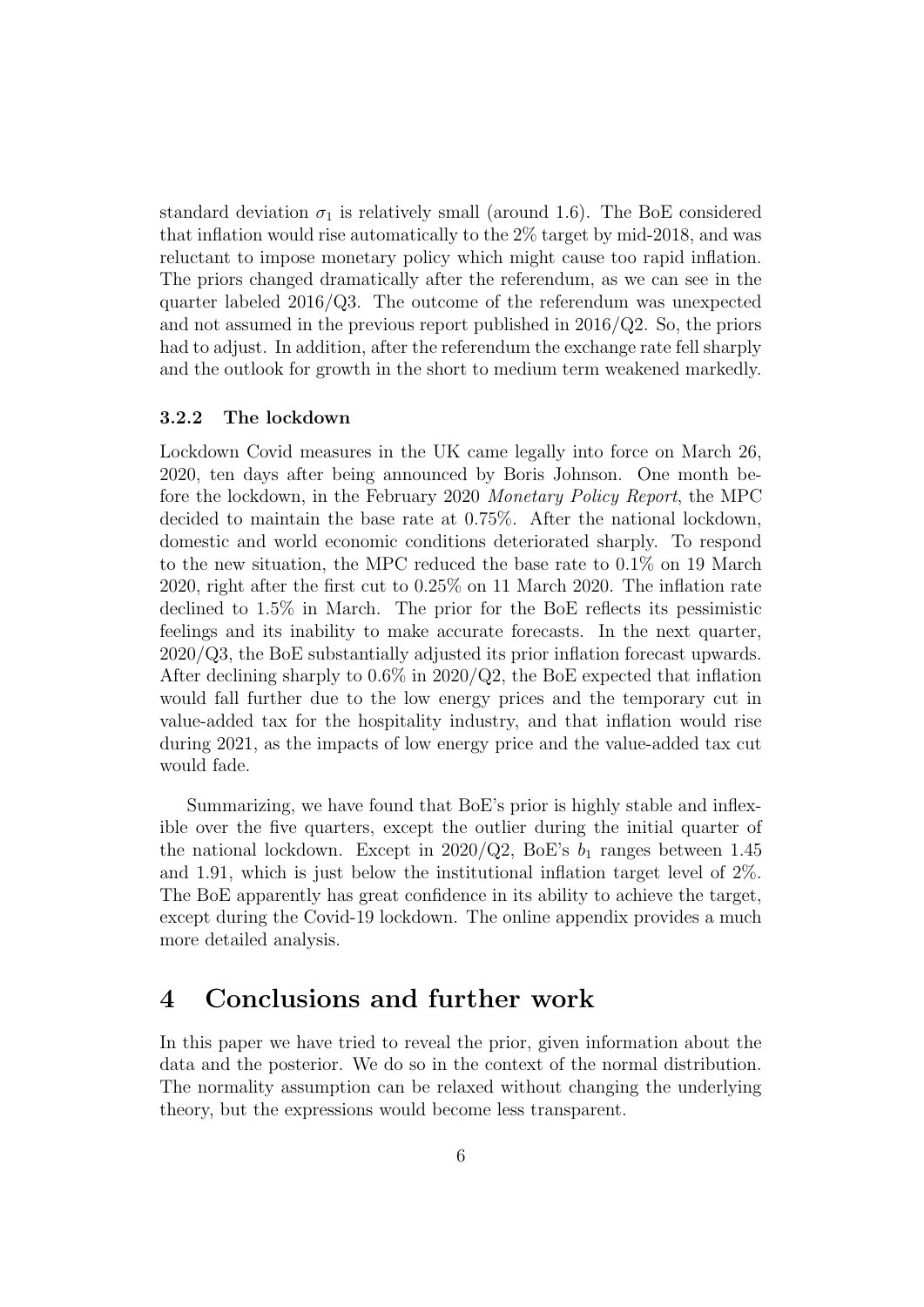There are at least two further closely related questions worth investigating. First, suppose that our observations stretch over several, say two, periods. In both periods we have data and posteriors, and we can recover the priors in periods 1 and 2. Dynamic consistency requires that the prior in period 2 equals the posterior in period 1. But is it? If it is, then the agent is consistent or rational in this Bayesian updating scheme. But if it isn't, then the agent is not consistent. One can easily imagine a situation where the agent remains too loyal to their original prior, which one may call "prior stubbornness" or "bunching". This stubbornness may be politically motivated and is related to the theory of learning. It may continue until some bound has been reached (a tipping point), after which the prior is adjusted and moves to a new level. In fact, it should be possible to derive a measure for such stubbornness.

Second, we may consider the situation where there is not one but several, say two, agents over several, say two, periods. The data available to the two agents are the same, but their posteriors are not, and hence their priors are also different. We may then ask: under what conditions would their priors converge?

### **Acknowledgements**

We are grateful to Peter Boswijk, Siem Jan Koopman, Gideon Magnus, Mark Steel, and Rick van der Ploeg for helpful discussions. Earlier versions of this paper were presented at the Vrije Universiteit Amsterdam (April 2020), the NESG Conference (May 2020), and at ISER, Osaka University (December 2020). This work was financially supported by the JSPS KAKENHI Grants Numbers JP20H01477 and JP21H00700 and the program of the Joint Usage/Research Center for Behavioral Economics at ISER, Osaka University.

## **Appendix: Supplementary data**

Supplementary material related to this article can be found online at [TO FOLLOW].

## **References**

Galvão, A.B., A. Garratt, and J. Mitchell (2021). Does judgment improve macroeconomic density forecasts? *International Journal of Forecasting*, 37, 1247–1260.